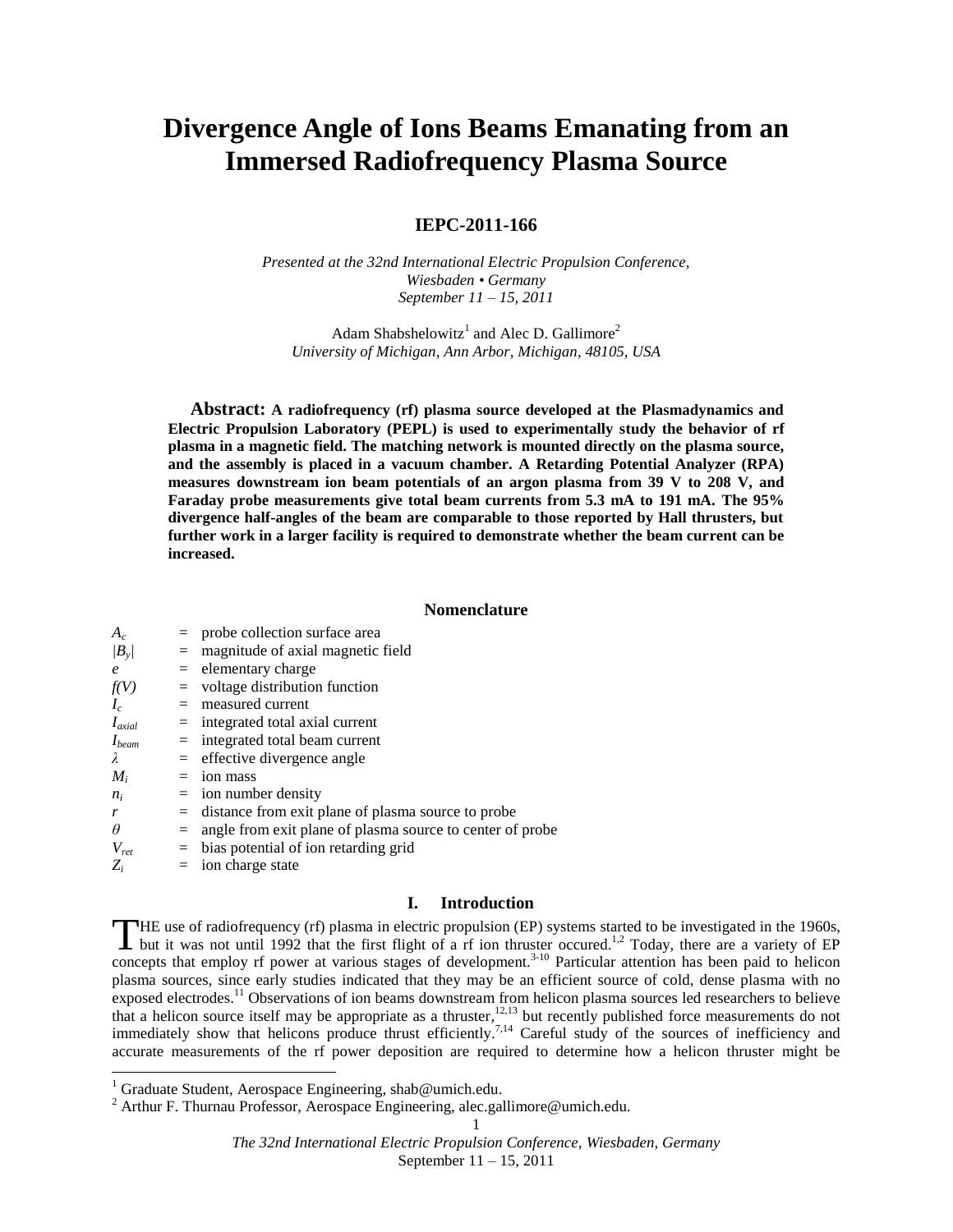improved. This paper reports probe measurements of a rf plasma source that is placed inside a vacuum chamber at the Plasmadynamics and Electric Propulsion Laboratory (PEPL) at the University of Michigan. The measurements characterize the voltage and the divergence of ion beams emanating from its exhaust with the intent to develop the diagnostic tools necessary to evaluate the source's efficiency as a thruster.

# **II. Apparatus**

## **A. Facility**

The plasma source was positioned inside of the Junior Test Facility (Junior), which is a 3 m long, 1 m diameter vacuum chamber at PEPL. A Leybold MAG 2000 turbomolecular pump backed by an Edwards E1M275S mechanical pump and Edwards EH500 mechanical booster pump evacuates Junior at 1550 L/s on air to a base pressure of  $1.0x10^{-6}$  Torr. Junior is connected to the Large Vacuum Test Facility (LVTF) by a 60 cm diameter gate valve, through which it may use the LVTF's seven CVI TM-1200 nude cryopumps. The cryopumps have a total combined pumping speed of 500,000 L/s on air, and they are able to keep the background pressure below  $5x10^{-6}$  Torr when the gate valve is open and argon is flowing. Figure 1 shows the layout of the experiment at PEPL.



**Figure 1. Experiment Layout at PEPL.**

### **B. Plasma Source**

The plasma source consists of a quartz tube, an antenna, and six solenoid magnets surrounded by a steel case, and it is represented in Fig. 2(a). The solenoids are capable of producing a uniform axial magnetic field up to 1100 gauss throughout the quartz tube. The steel case enhances both the strength and the uniformity of the magnetic field inside the tube, and prevents a strong magnetic field from persisting outside the source. The antenna is a bifilar, halfturn helical antenna that is intended to excite the  $m = +1$  helicon wave. Multiple layers of flexible mica sheet hold the antenna tightly in the center of the magnet assembly, while insulating it both thermally and electrically from the magnet spools. The quartz tube is 38 cm long with an inner diameter of 9 cm, and it both guides the neutral gas through the magnet assembly and electrically isolates the plasma from the antenna and magnets. The plasma source



**Figure 2. (a) CAD rendering of the assembled plasma source and (b) simulated axial magnetic field strength on centerline for three solenoid currents.**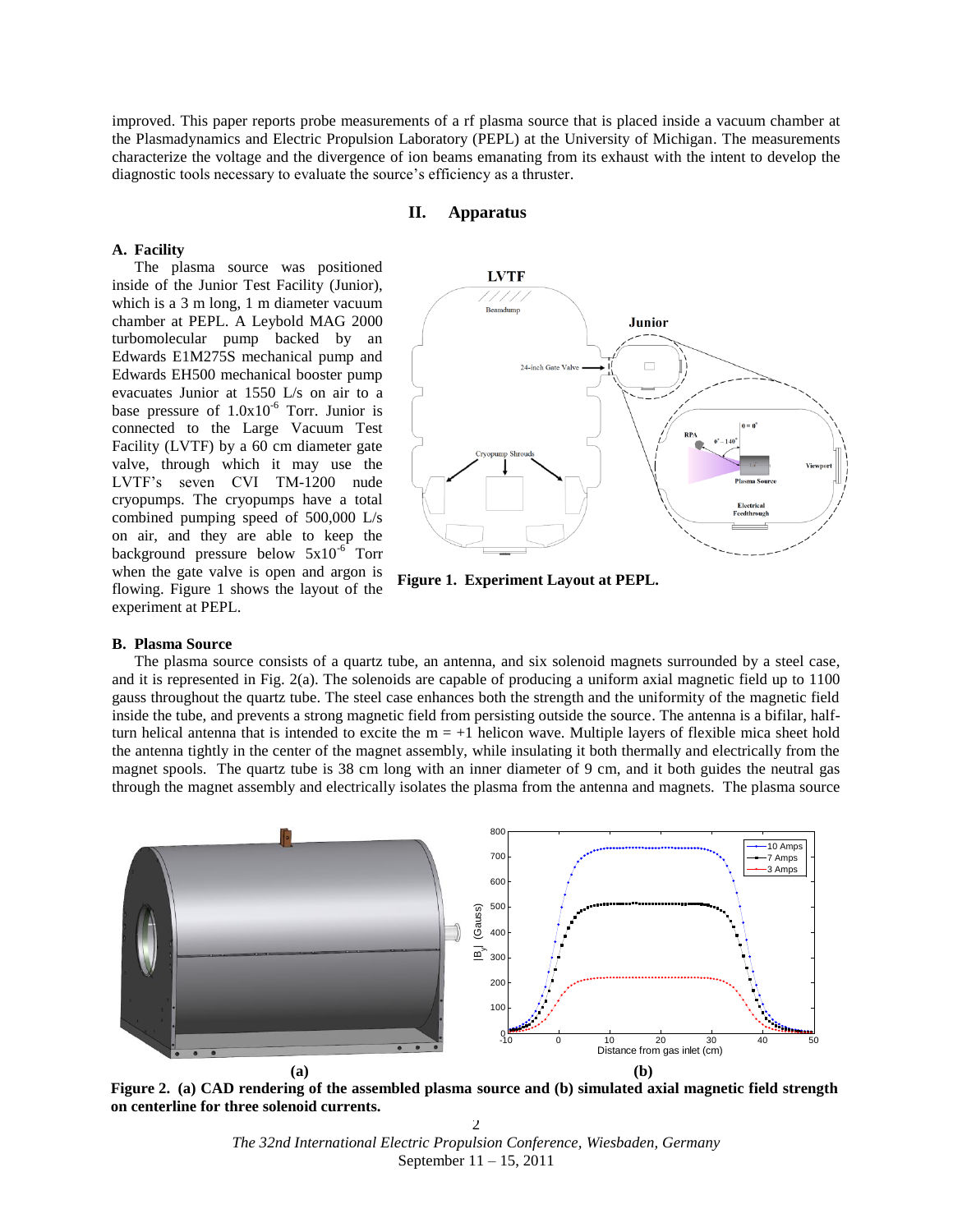is intended to be operated in vacuum, and was designed to be compatible with the inverted pendulum, null-type thrust stand at PEPL.<sup>15</sup> Simulated magnetic fields are shown in Fig. 2(b). The magnetic field inside the plasma source has been measured at atmospheric pressure with a Lake Shore Cryotronics Model 460 3-channel Gaussmeter in many spatial locations at multiple solenoid currents, and the measured fields were less than 1% different from the simulated fields. Although the antenna is designed to excite the helicon mode, there are no probe measurements taken to determine the coupling mode of the antenna to the plasma, and so it is referred to as the "rf plasma source" or simply the "plasma source" throughout this paper.

## **C. Rf Power System**

A Comdel CPS-3000 rf power supply generates up to 3 kW at a fixed frequency of 13.56 MHz. RG-393 coaxial cables transmit the rf power from the output of the supply first to a Werlatone Model C5389-32 -60dB dualdirectional coupler, then through a hermetically-sealed HN-type bulkhead connector at the vacuum chamber feedthrough, and finally to the input of the matching network. The matching network is placed inside of the vacuum chamber in order to reduce the number of impedance discontinuities in the rf power delivery system. Since reflected power increases the uncertainty of the rf power measurements, placing the matching network inside the chamber also increases the confidence that the rf power meters will indicate the actual power being delivered to the load.<sup>16</sup> The forward and reflected voltage waveforms in the cables are continuously monitored using the dual-directional coupler and an oscilloscope, and thermocouples are placed in a few locations on the coaxial cables to ensure that there are no obvious "hot spots", which would be indicative of cable loading when power is reflected.

The matching network is a remotely-controlled pi-L type network with a fixed 1.2 μH inductor, a 20-1000 pF vacuum variable shunt capacitor, and a 12-500 pF vacuum variable tune capacitor. The distance from the matching network output leads to the antenna input leads is made to be as short as possible. A control box that remains outside of the vacuum chamber is used by the operator to turn dc motors that control the capacitor values. Every wire in the control circuitry is passed through rf chokes inside both the matching network and the control box to further discourage the rf power from coupling to the dc components. One side of the matching network is replaced with copper mesh to vent the network of neutral gas, and so that the inside of the matching network can be monitored visually from the viewport on Junior.

#### **D. Probes**

A Retarding Potential Analyzer (RPA) and a nude Faraday probe were used in this experiment. Both of these probes have been used to characterize plasma in Hall thruster plumes,<sup>15,17</sup> and the RPA was also used to measure properties in helicon plasmas at PEPL.<sup>18</sup> The probes were placed on two motor stages in the vacuum chamber, one linear and one rotation stage, which allowed the probes to be swept in a constant radius arc centered about the plasma source exhaust. The probes were aligned such that the normal vector through the center of their collection surfaces intersected the center axis of the plasma source at the exit plane of the quartz tube. The RPA floating grid and Faraday probe collection surface remained at a constant distance of 30.5 cm. The angular motion of the probes at this distance is limited by the dimensions of the vacuum chamber, and so the RPA is swept through angles from  $0^{\circ}$  to 140°, as shown in Fig. 1, and the Faraday probe is swept from -10° to 130°. The experiment is performed twice, once with the RPA orifice facing the plasma source exit to measure the ion beam potential, and then with the RPA



**Figure 3. Electrical diagrams for the (a) RPA and (b) Faraday probe, and (c) a picture of the two probes used in this experiment.**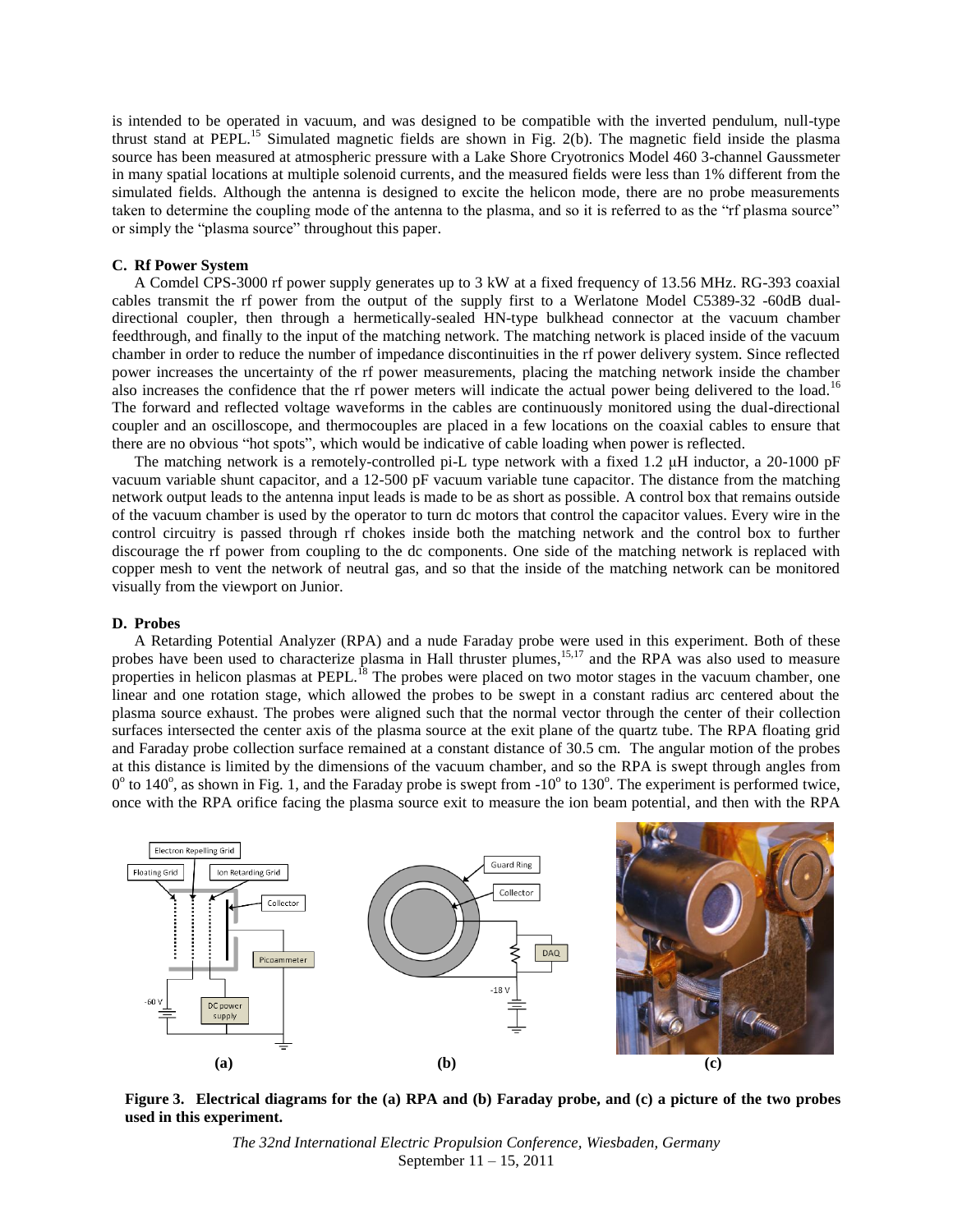turned perpendicular to the flow to measure the bulk plasma potential.<sup>12</sup> Running the experiment twice also demonstrated the repeatability of the Faraday probe measurements. Following the experiment, all data points were repeated with the vacuum chamber at atmospheric pressure to verify that the use of rf alone does not affect the probe measurements.

The RPA consists of three grids and a collector



**Figure 4. RPA results showing (a) raw I-V characteristics and (b) the first derivative for 10 sccm argon flow rate, 7 A magnet current, and 200 W rf power.** 

contained in a stainless steel case, all isolated from each other and from the case by a macor sleeve and macor spacers. The diagram in Fig. 3(a) shows the arrangement of the grids in the RPA and also represents the electrical schematic. The floating grid first accepts charged particles from the plasma in a minimally disruptive manner. The electron repelling grid is biased to a constant -62 V potential below ground using a high-voltage battery, which

prevents the incident electrons from reaching the collector. The bias on the ion retarding grid is swept from 0 V up to 500 V with respect to ground by using a Keithley 2410 SourceMeter to progressively filter out higher potential ions. The current to the collector at each ion retarding voltage is measured using a Keithley 6485 Picoammeter. The first derivative of the current-voltage characteristic is directly proportional to the ion voltage distribution (IVD), as shown in Eq. (1), and so the peak in the first derivative of the I-V characteristic represents the most probable potential of the ion population entering the RPA. Representative results are shown in Fig. 4.

Faraday probes are typically employed to measure the current density of the flowing plasma in a thruster plume. The guard ring and the collector are both biased to a potential at which all electrons are repelled, so that the sheath over the collector remains flat. The ion current to the collector is recorded. A diagram of the Faraday probe and electrical circuit is shown in Fig. 3(b). In this experiment, the collection area is taken to be the geometric area of the collector face. The total beam current is calculated from Eq. (2), and the axial component is calculated using Eq. (3) from Faraday probe data taken for  $90^{\circ}$  of the plume.<sup>19</sup> Representative current density measurements are shown in Fig. 5. The small peak in current density at  $40^{\circ}$  shown in Fig. 5 is a feature that is present in almost all of the operating conditions analyzed. It appears as either a plateau or a bump at angular locations between approximately  $10^{\circ}$  and  $60^{\circ}$ , and may be due to ionization near the walls in the source. The results section further discusses this feature.

-10 0 10 20 30 40 50 60 70 80 90 100 110 0 1 2 3 4 5 6 7 8 x 10-5 Angle from exit plane (degrees) Current Density (mA/cm 2

Raw Faraday Probe Data

**Figure 5. Faraday probe results for 10 sccm argon flow rate, 7 A magnet current, and 200 W rf power. 90<sup>o</sup> corresponds to plasma source centerline.**

(1)  $\left(\frac{n_i}{M_i}\right)A_cZ_i^2e^2f(V)$ *dV dI*  $c$   $\boldsymbol{\iota}$  *i i i ret*  $\frac{c}{M} = -\frac{h_i}{M} A_c Z_i^2 e^2$ J  $\backslash$  $\overline{\phantom{a}}$  $\setminus$  $= -$ 

$$
I_{beam} = 2\pi r^2 \int_0^{\frac{\pi}{2}} \frac{I_c(\theta)}{A_c} \sin(\theta) d\theta
$$
 (2)

$$
I_{axial} = 2\pi r^2 \int_0^{\pi/2} \frac{I_c(\theta)}{A_c} \cos(\theta) \sin(\theta) d\theta
$$
 (3)

4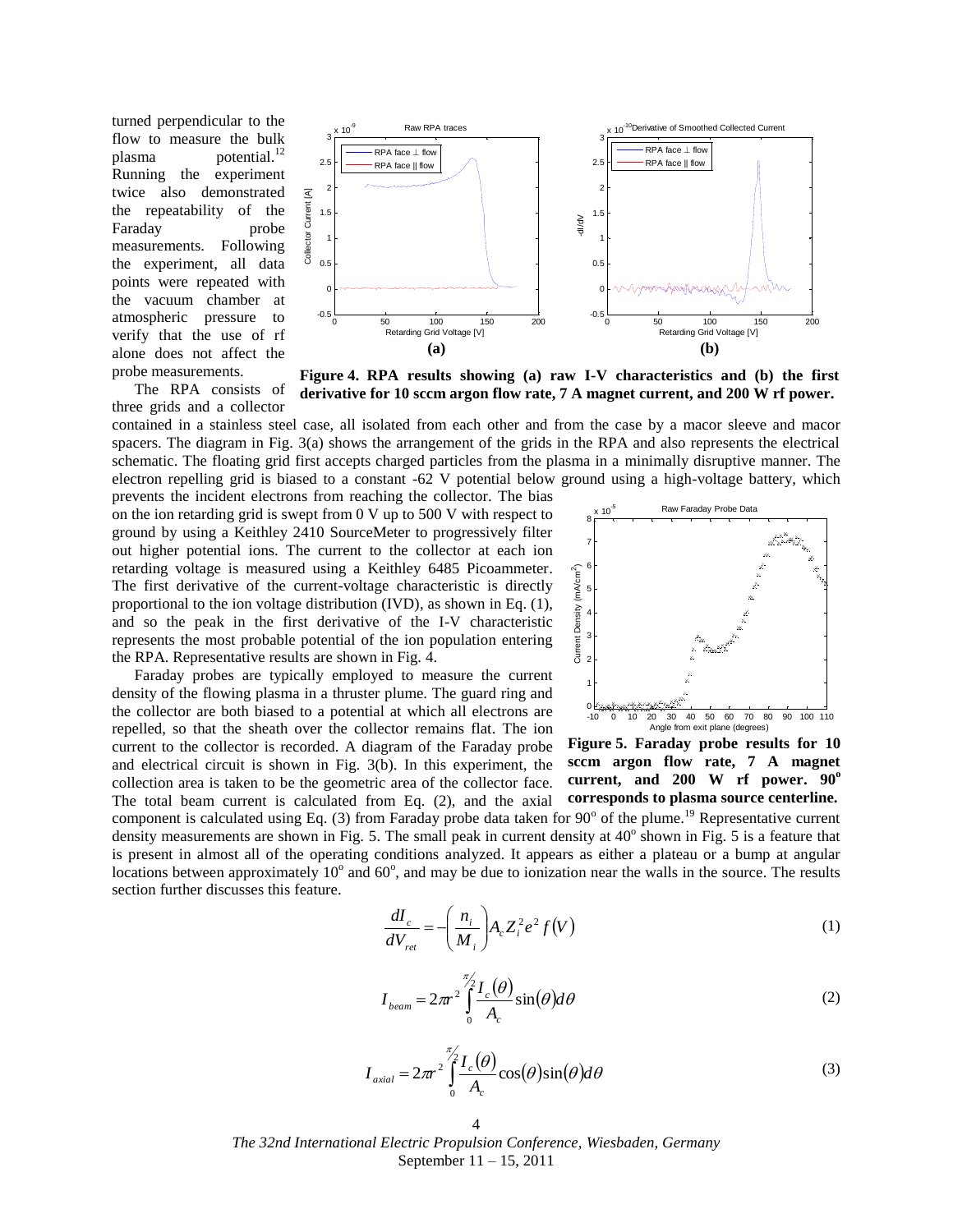## **III. Results**

Unpublished results from a previous experiment using this plasma source showed that an ion population with a double-peaked IVD was emanating from the source exit, similar to that found in other devices.<sup>12,20</sup> The results of that experiment qualitatively showed that the relative magnitude of the lower voltage IVD peak decreased and the potential of the higher voltage peak increased with decreasing flow rate and with increasing magnetic field. The results of the previous experiment also guided the selection of operating points for this experiment. For almost all of the conditions presented here, there was no population of ions observed when the RPA face was parallel to the flow, as shown in Fig. 4. RPA data were recorded at multiple angular locations, and the normalized IVD did not change significantly with angular location, except at the angles where the current density approached zero, at which the IVD showed no presence of ions. The Faraday probe results are well-represented by Fig. 5, with a side peak or plateau in the current density profile occurring at an angular location between approximately  $10^{\circ}$  and  $60^{\circ}$  for almost all of the source operating conditions. Qualitatively, the side peak magnitude increases with power, and its angular location moves away from the centerline with increasing magnetic field and with increasing argon flow rate. This side peak may be the result of near-wall ionization increasing the density at the edge of the plasma due to capacitive coupling near the antenna in the quartz tube. If the ions remain at room temperature, the argon gyroradius in a 220 Gauss magnetic field is only 4.7 mm, and so cold ions are magnetized until they reach the exit of the quartz tube at all conditions presented here.

The most probable potential and total current observed are summarized in Fig. 6. For the integrations in Eq. (2) and (3), the plasma source is assumed to be a point source of ions, and the collected current density is integrated from  $0^{\circ}$  to  $90^{\circ}$ . Note that the magnet current has a much larger effect on the total beam current than power. This may indicate that there is a population of ions with a temperature perpendicular to the magnetic field that is much warmer than room temperature, and that the magnetic field significantly reduces the amount of ions lost to the wall inside the source. Operating conditions at higher flow rates and with stronger magnetic field settings produced a stronger coupling mode that indicated current densities much greater than those in Fig. 6, but also prevented reliable probe operation.



**Figure 6. Summary of beam voltage and current results for three argon flow rates. The legend in the first subplot refers to the current through the solenoid magnets, and applies to all plots.**

*The 32nd International Electric Propulsion Conference, Wiesbaden, Germany* September 11 – 15, 2011 5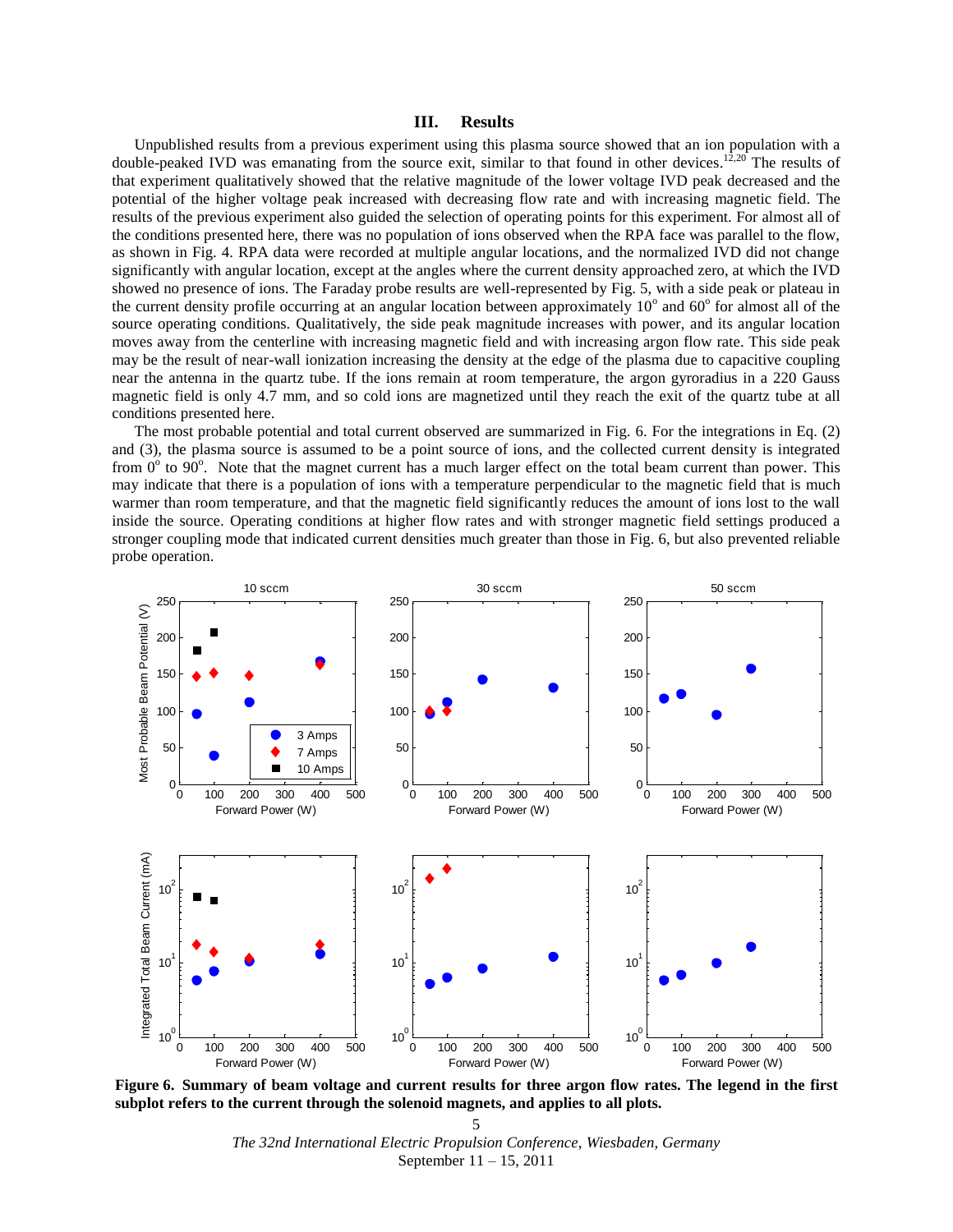An effective divergence angle is determined using Eq. (4) and the quantities calculated from Eqs. (2) and (3).<sup>21</sup>

$$
\lambda = \cos^{-1}\left(\frac{I_{axial}}{I_{beam}}\right) \tag{4}
$$

Another method for expressing the divergence of the beam is by integrating the current with Eq. (2) from the centerline outward until 95% of the total current is obtained. The angle at which this occurs is referred to as the "95% divergence half-angle", and it a more accurate quantity for representing cosine losses in a thruster.<sup>21</sup> Both the effective divergence angle and the 95% divergence half-angle are plotted in Fig. 7.



**Figure 7. Summary of divergence results for three argon flow rates. The legend in the first subplot refers to the current through the solenoid magnets, and applies to all plots.**

The divergence of the plasma downstream of the source tends to increase slightly with increasing flow rate. Both the trend with flow rate and the specific values of divergence angle are similar to those reported in a Hall thruster.<sup>21</sup> The divergence angle increased when increasing magnet current from 3 A to 7 A, but then decreased from 7 A to 10 A, and so the overall trend of divergence with magnetic field is not evident. Rf power has a stronger influence at higher flow rates, where the divergence tends to increase with increasing rf power.

## **IV. Conclusion**

A rf plasma source and its matching network have been operated in the vacuum chamber at PEPL, and probe measurements have characterized the plasma that it produces. The set of data presented in this paper is limited because an increase in any one of the varied parameters (argon flow rate, magnetic field strength, or rf power) produced a coupling mode that dramatically increased the observed brightness of the plasma and the current density measured by the Faraday probe, but was also accompanied by the onset of frequent micro-arcing to the inside wall of the vacuum chamber, which prevented the probes from collecting consistent data. This micro-arcing is attributed to a facility effect that is not anticipated to be present in larger vacuum chambers, such as the LVTF. From Fig. 6, it is clear that low-pressure, low-power operation of this rf plasma source in vacuum produces a population of ions with a high potential that is directed, although with a low total beam current. The current density profiles all contain an interesting side-peak feature that may relate to the coupling mode of the antenna to the plasma. The divergence of

6